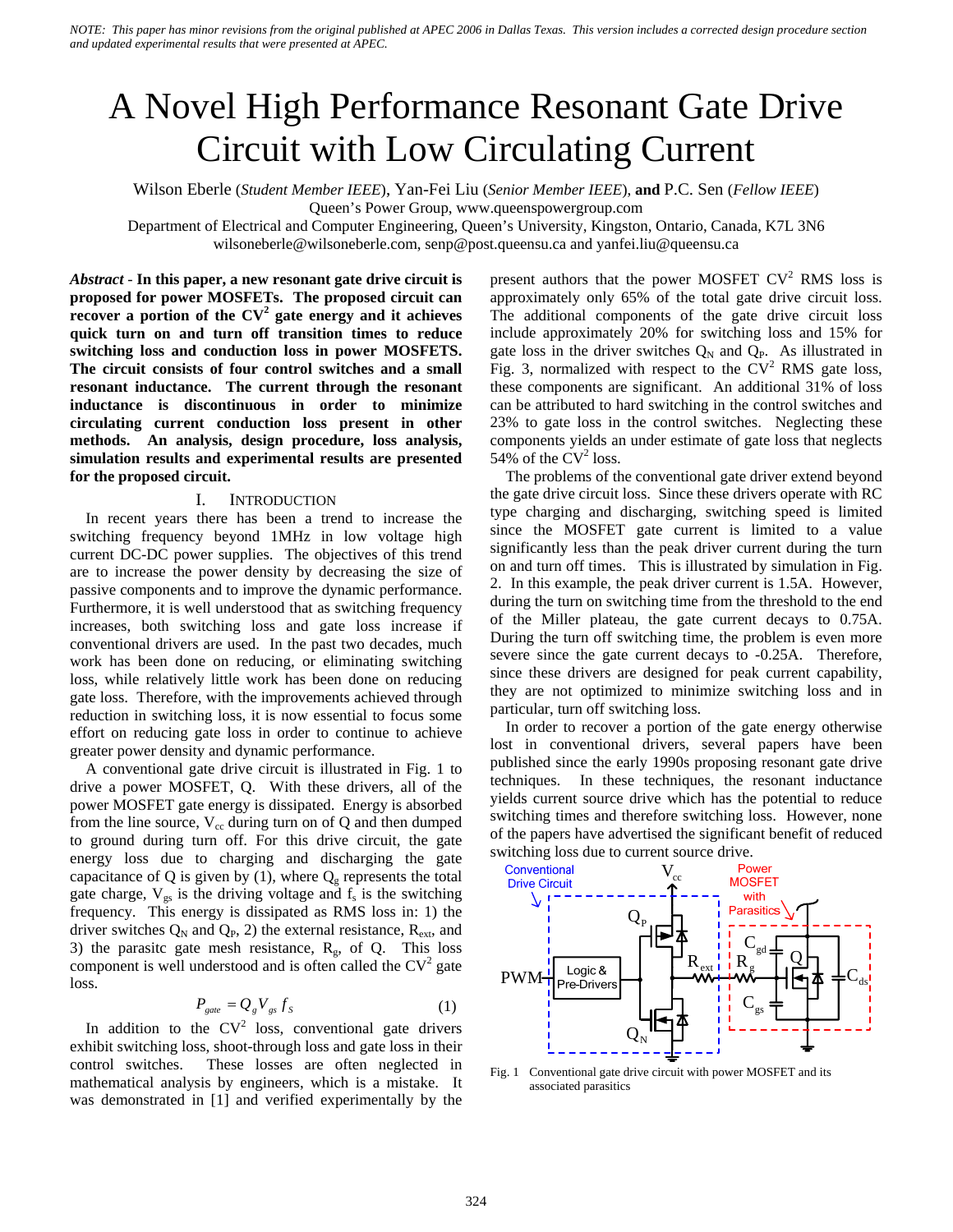

Fig. 2 Power MOSFET gate-to-source voltage, Vgs (top curve) and gate current (bottom curve), Ig during switching transitions



 Fig. 3 Conventional gate drive circuit loss normalized with respect the power MOSFET  $CV^2$  gate loss

 Of the methods previously proposed, all of them suffer from at least one of five problems:

- 1) High circulating current in the driver control switches during the power MOSFET on and off states resulting in excessive conduction loss [2].
- 2) Peak driver current dependent on duty cycle, or switching frequency resulting in switching times and gate loss that varies with the operating point [2] .
- 3) Large inductance [2], bulky transformer, or coupled inductance [3]-[7].
- 4) Slow turn on and/or turn off transition times, which increases both conduction and switching losses in the power MOSFET due to charging the power MOSFET gate beginning at zero current [3]-[9].
- 5) The inability to actively clamp the power MOSFET gate to the line during the on time and/or to ground during the off time, which can lead to undesired false triggering of the power MOSFET gate, i.e. lack of Cdv/dt immunity [3]-[7],[9].

To solve the problems inherent to conventional drivers, the five problems above, and to reduce switching loss, a new resonant gate drive circuit is proposed in the following section.

#### II. PROPOSED RESONANT DRIVER AND OPERATION

The proposed resonant gate driver is illustrated in Fig. 4. It consists of four control switches,  $Q_1 - Q_4$  including their body diodes,  $D_1 - D_4$ , and a small inductance,  $L_R$ . The switches and diodes are controlled in a way to allow the inductor current to be discontinuous and allow the power MOSFET to turn on or off beginning from a non-zero pre-charge current. Following charging, or discharging of the power MOSFET, the excess inductor stored energy is allowed to return to the line voltage,  $V_{cc}$ , thereby allowing ideally 100% of the power MOSFET gate charge energy to be recovered.

The current paths during the four intervals of the turn on stage are illustrated in Fig. 5. The current paths during the four intervals of the turn off stage are illustrated in Fig. 6. The gating waveforms of the four control switches,  $Q_1-Q_4$ , along with the inductor current, gate current, power MOSFET gateto-source voltage and the line current are illustrated in Fig. 7.

The operation of the circuit is explained in the following paragraphs. Initially it is assumed that the power MOSFET is in the off state before time  $t_0$ . For the control switches, the shaded regions indicate the on state, so initially only switch  $Q_3$ and  $D_4$  are on and the gate of Q is clamped to zero volts. The black regions indicate the on state for the diodes.

 $t_0$ - $t_1$ : At  $t_0$ ,  $D_4$  turns off with zero current switching (ZCS) and  $Q_2$  turns on (with ZCS) allowing the inductor current to ramp up. The current path during this interval is  $Q_2$ -L<sub>R</sub>- $Q_3$ . Since  $Q_3$  is in the on state, the gate of Q is clamped low. The interval ends at  $t_1$ .

 $t_1$ - $t_2$ : At  $t_1$ ,  $Q_3$  turns off, which allows the inductor current to begin to charge the power MOSFET gate. The inductor current continues to ramp up, but with a reduced slope as the voltage across the gate capacitance increases. The current path during this interval is  $Q_2$ -L<sub>R</sub>-C<sub>g</sub>, where C<sub>g</sub> represents the equivalent gate capacitance of  $Q$ . This interval ends at  $t_2$ , when  $V_{gs}$  reaches  $V_{cc}$ . If this interval is allowed to continue,  $D_1$  allows the current to freewheel through  $Q_2$ -L<sub>R</sub>-D<sub>1</sub>.



Fig. 5 Proposed resonant gated drive circuit current paths during the turn on interval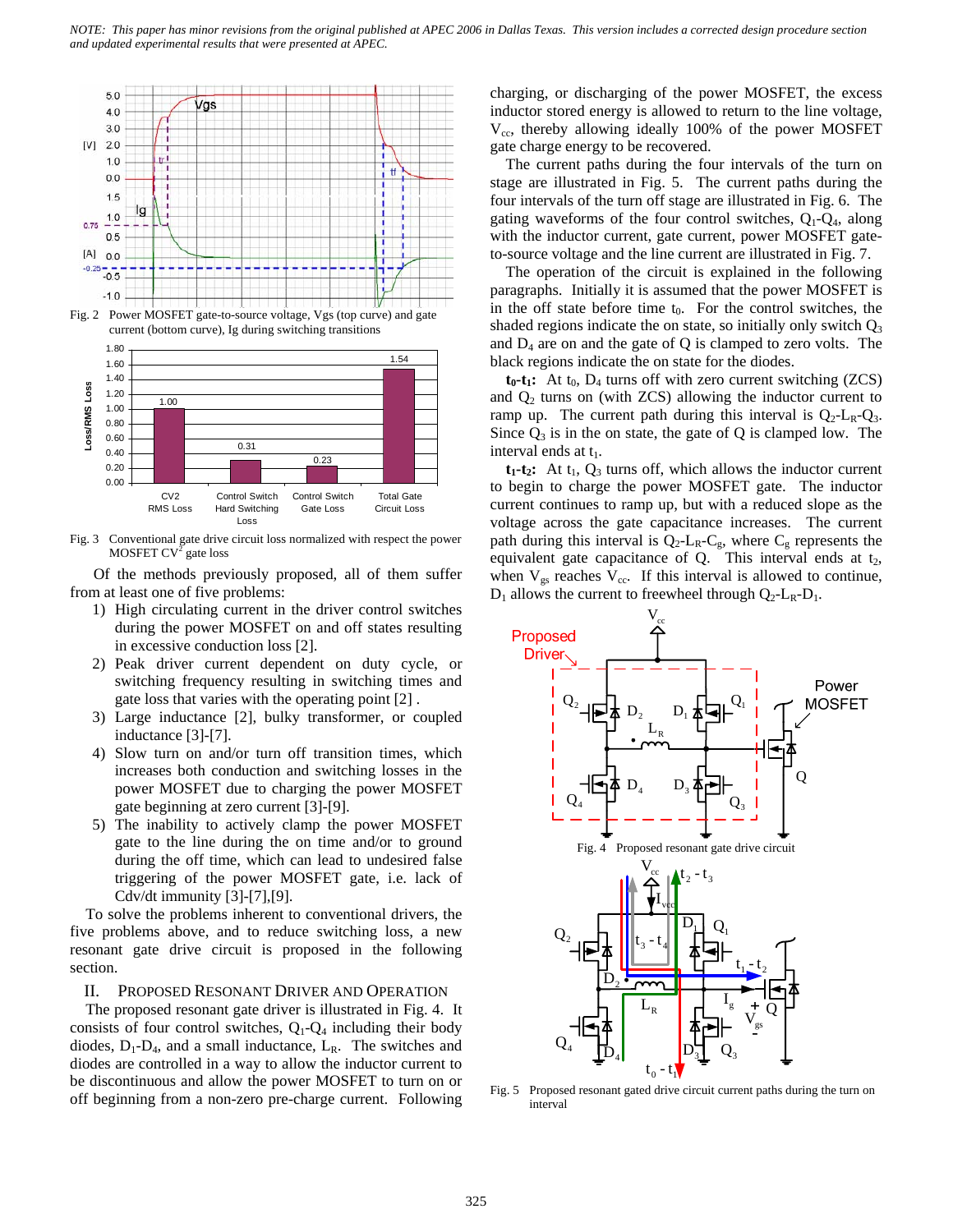

Fig. 6 Proposed resonant gated drive circuit current paths during the turn off interval



 $t_2$ - $t_3$ : At  $t_2$ ,  $Q_2$  turns off and  $Q_1$  turns on with zero voltage switching  $(ZVS)$  and  $D_4$  turns on, allowing the inductor current to conduct into the dot through the path  $D_4$ - $L_R$ - $Q_1$ . Most importantly, it is during this interval when the stored energy in the inductor is returned to the line. This can be observed from the negative portion of the  $I_{\text{Vcc}}$  curve in Fig. 7. Also, during this interval, the inductor voltage has become reverse biased, so the inductor current quickly ramps down towards zero. During this interval, the gate voltage of Q

remains clamped to the line voltage,  $V_{\text{cc}}$ . The interval ends when the inductor current reaches zero at t<sub>3</sub>.

 $t_3-t_4$ : At  $t_3$ ,  $D_4$  turns off (with ZCS) and  $D_2$  turns on, which allows any residual inductor current to freewheel through  $Q_1$ - $L_R-D_2$ . During this interval, the gate voltage of Q remains clamped to  $V_{cc}$ . The interval ends at  $t_4$  when the pre-charging interval for the turn off cycle begins as dictated by the PWM signal.

 $t_4$ - $t_5$ : At  $t_4$ , the turn off pre-charging interval begins.  $D_2$ turns off (with ZCS) and  $Q_4$  turns on (with ZCS). Since  $Q_1$ was previously on, the inductor current begins to ramp negative out of the dot through the path  $Q_1$ -L<sub>R</sub>- $Q_4$ . During this interval, the gate voltage of  $Q$  remains clamped to  $V_{cc}$ . The interval ends at  $t_5$ .

 $t_5-t_6$ : At  $t_5$ ,  $Q_1$  turns off, which allows the inductor current to begin to discharge the power MOSFET gate. The inductor current continues to ramp negative, but with a reduced slope as the voltage across the gate capacitance decreases. The current path during this interval is  $C_g - L_R - Q_4$ , where  $C_g$ represents the equivalent gate capacitance of Q. This interval ends at  $t_6$ , when  $V_{gs}$  reaches zero. If this interval is allowed to continue,  $D_3$  allows the current to freewheel through  $D_3$ -L<sub>R</sub>- $Q_4$ .

 $t_6-t_7$ : At  $t_6$ ,  $Q_4$  turns off and  $D_2$  turns on and  $Q_3$  turns on (with ZVS) allowing the inductor current to conduct out of the dot through the path  $Q_3$ -L<sub>R</sub>-D<sub>2</sub>. Most importantly, it is during this interval when the gate discharging energy is returned to the line. This can be observed from the negative portion of the  $I_{\text{Vec}}$  curve in Fig. 7. Also, during this interval, the inductor voltage has become reverse biased, so the inductor current quickly ramps down positive towards zero. During this interval, the gate voltage of Q remains clamped to ground. The interval ends when the inductor current reaches zero at  $t_7$ .

 $t_7$ - $t_0$ : At  $t_7$ ,  $D_2$  turns off (with ZCS) and  $D_4$  turns on, which allows any residual inductor current to freewheel through D4-  $L_R-Q_3$ . During this interval, the gate voltage of Q remains clamped to ground. The interval ends at  $t_0$  when the precharging interval for the turn on cycle begins and the entire process repeats as dictated by the PWM signal.

### III. LOGIC IMPLEMENTATION

The logic required to produce the gating signals for the four control switches,  $Q_1 - Q_4$  is very simple. The logic circuit is illustrated in Fig. 8. The circuit requires only 2 delay elements and 6 logic elements. The delay elements can be implemented using tapped delay line ICs. The delayed PWM signals are labeled TD1 and TD2 in Fig. 8. The output of the logic circuit is the four gate drive signals. Following the logic, pre-drivers (not shown) should be used to drive the control switches. These can be implemented with a simple Bipolar totem pole pair. The waveforms used to derive the logic are illustrated in Fig. 9.

#### IV. DESIGN PROCEDURE

The power MOSFET turn on transition time,  $t_{on}$ , (from 0V to  $V_{cc}$ ) is not calculated, but must be chosen by the designer for the given application. For the designer, there is a tradeoff between speed, which translates into switching loss savings, and gate energy recovery. Smaller values of  $t_{on}$  reduce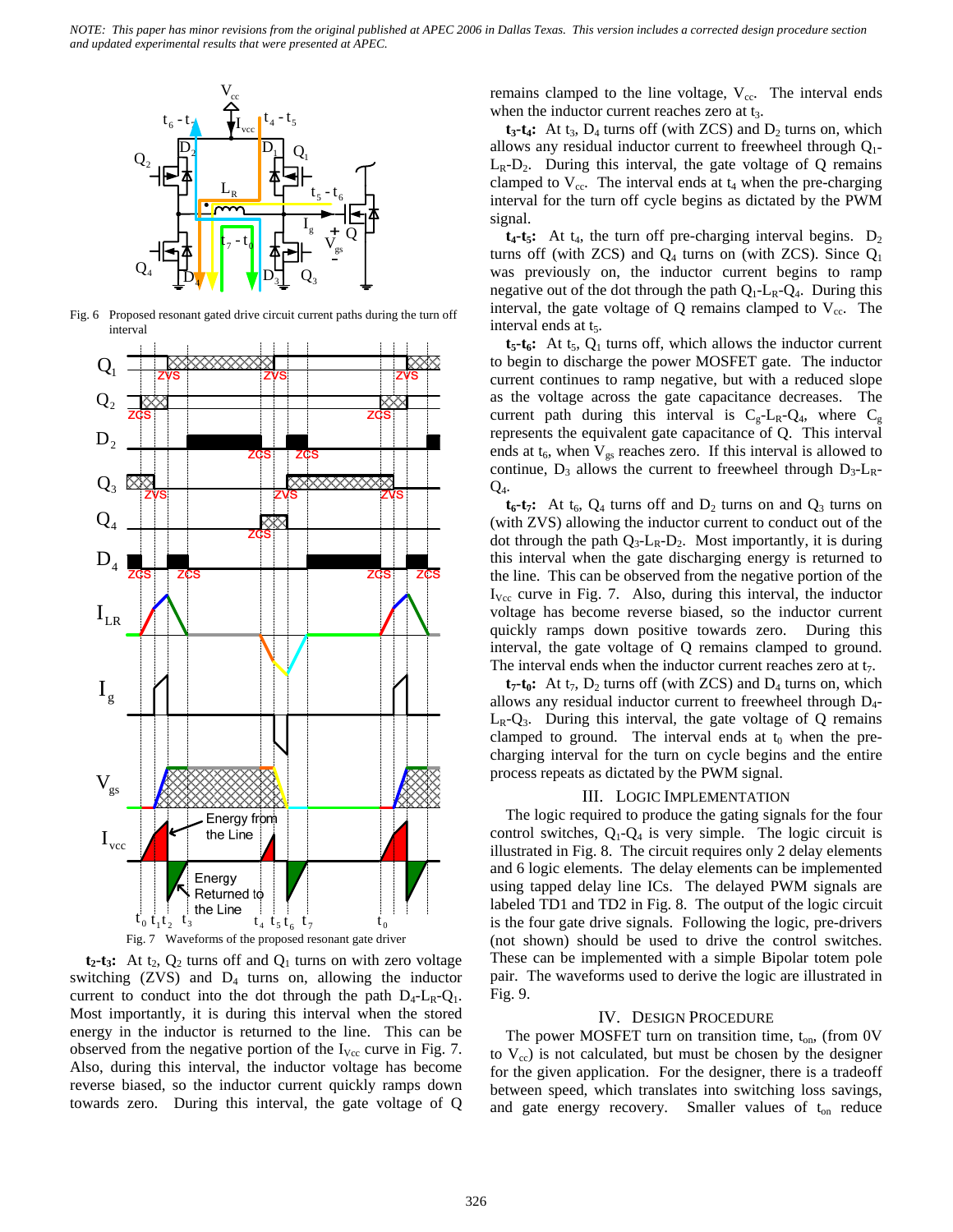switching loss, but require greater peak current in the driver and therefore suffer from greater conduction loss in the driver. Typically,  $t_{on}$  should be less than 10% of the switching period. After selecting  $t_{on}$ , the turn on inductor pre-charge time,  $t_{d1}$ should be selected. This is illustrated in Fig. 10 from  $t_0-t_1$ , of the inductor current waveform during the turn on interval. Typically,  $t_{d1}$  should be less than  $t_{on}$ . Larger values of  $t_{d1}$  yield a larger required inductance and add more delay in the control loop. On the other hand, if  $t_{d1}$  is too small, the gate energy recovery is limited, or the pre-charge current level is small. A typical starting value of  $t_{d1}$  is half of  $t_{on}$ .

In order to calculate the required resonant inductance, (2)-(4), must be used.

Equation (2) is derived assuming that there is no resistive loss in the drive circuit during  $t_{d1}$ .

$$
L_R = \frac{V_{cc}t_{d1}}{i_{LR}(t_1)}
$$
 (2)

Equation (3) is derived using an approximation. The equivalent resonant circuit during  $t_{on}$  is complex to solve, but since the power MOSFET gate capacitor voltage increases from zero to  $V_{cc}$  during  $t_{on}$ , then the average capacitor voltage during the interval is  $V_{cc}/2$ . Using this approximation, the ripple current component,  $\Delta i_{LR}$ , is approximated as (3).

$$
\Delta i_{LR} \approx \frac{V_{cc}}{2} \frac{t_{on}}{L_R} \tag{3}
$$

The current at time  $t_1$  is then approximated by (4).

$$
i_{LR}(t_1) \approx I_{avg} - \frac{\Delta i_{LR}}{2} \tag{4}
$$

Using (2)-(4), the required resonant inductance can be calculated using (5).

$$
L_R = \frac{V_{cc}t_{on}}{Q_g} \left(\frac{t_{on}}{4} + t_{d1}\right)
$$
 (5)

The design procedure is summarized as follows:

- 1) Set the turn on transition time,  $t_{on}$ . This value is typically no more than 10% of the total switching period in order to minimize conduction loss, duty cycle loss and switching loss.
- 2) Set the turn on pre-charge current time,  $t_{d1}$ .
- 3) Calculate the resonant inductance using (5).



Fig. 8 Logic circuit



Fig. 10 Detailed inductor current waveform and power MOSFET gate voltage during the turn on interval

#### V. LOSS ANALYSIS

Switches  $Q_1$  and  $Q_3$  turn on with zero voltage switching and since they are shunted by the large gate capacitance,  $C_{g}$ , their turn off loss is negligible. Switches  $Q_2$  and  $Q_4$  turn on with zero current switching. The sources of loss in the proposed driver include:

- 1) Conduction loss in the control switches, diodes, inductor winding resistance and MOSFET gate resistance.
- 2) Gate loss in  $Q_1$ - $Q_4$ .
- 3) Output  $CV^2$  turn on loss in  $Q_2$  and  $Q_4$ .
- 4) Turn off loss in  $Q_2$  and  $Q_4$ .
- 5) Inductor core loss.
- 6) Logic loss.
- *A. Conduction Loss*

This sub-section will focus on the conduction loss in the control switches. The equivalent circuit for loss analysis of the proposed driver is given in Fig. 11. The power MOSFET being driven is represented by an RC network consisting of its parasitic series gate resistance,  $R_g$ , and an equivalent gate capacitance,  $C_g$ , which is calculated using (6) and total gate charge data from the device datasheet. During the on state, the control switches can be represented by series resistances  $R_1$ -R4. The inductor copper loss can be represented by an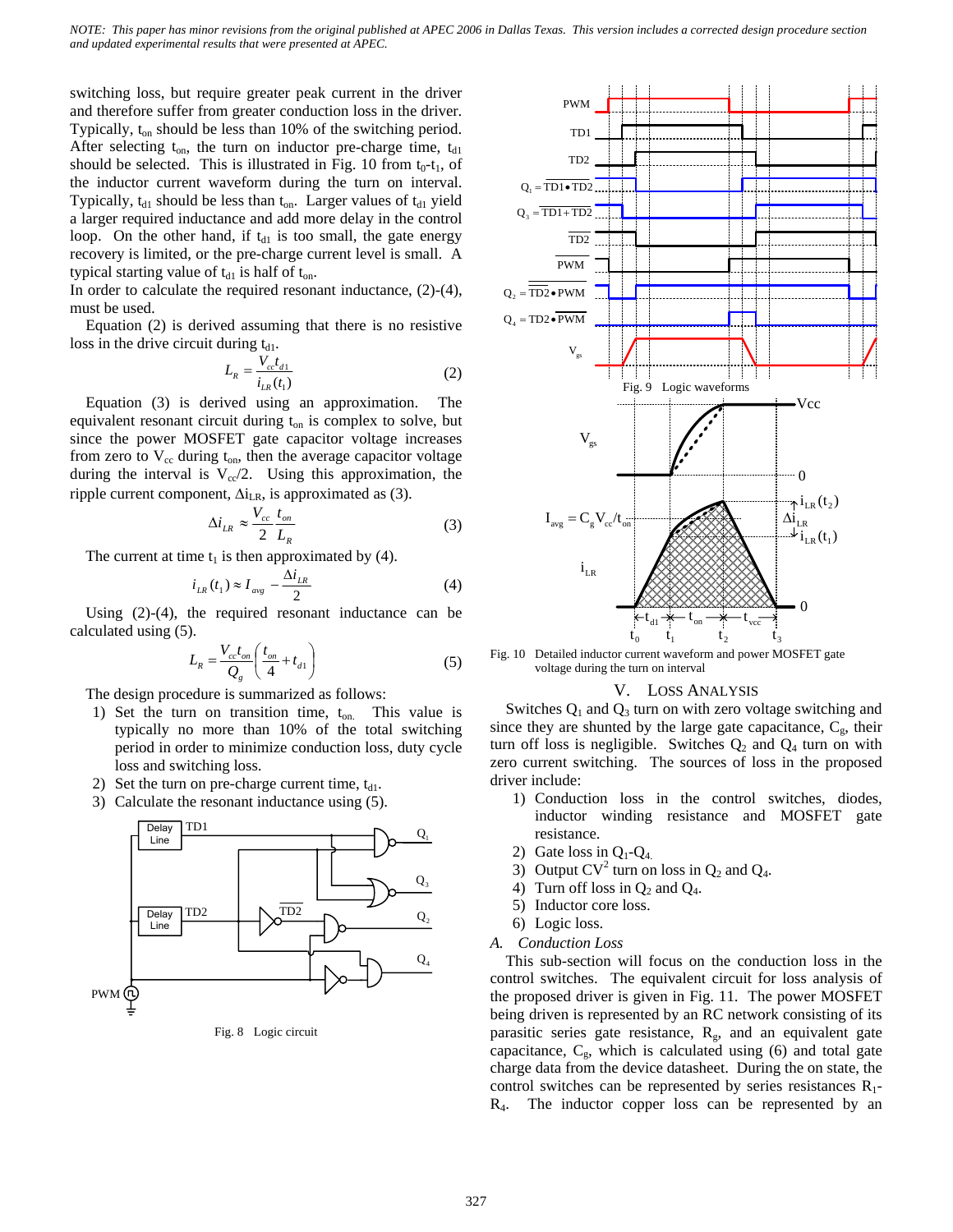equivalent series AC resistance,  $R_L$ , which can be estimated, measured, or obtained from the inductor datasheet.

$$
C_g = \frac{Q_g}{V_{cc}}\tag{6}
$$

The conduction loss in the proposed resonant gate driver can be determined by analyzing the losses during the three main states of the turn on interval  $(t_0-t_3)$  and three states of the turn off interval  $(t_4-t_7)$  when the inductor current is non-zero.

The detailed inductor current waveform and power MOSFET gate voltage waveform are shown for the turn on interval in Fig. 10. The actual inductor current waveform will follow the shape given by the solid line with a non-linear transition during the turn on of the gate voltage. Using a piecewise linear approximation to simplify the analysis, the inductor current waveform can be approximated using the dotted portion during  $t_{on}$ , if it is assumed that the gate is driven by a constant current source of value  $I_{avg}$  during  $t_{on}$ . Under this assumption, the entire interval is given by the shaded region.

In Fig. 10, the inductor current pre-charge interval is labeled  $t_{d1}$  and it occurs from time  $t_0$  to  $t_1$ . The turn on interval is labeled  $t_{on}$ , and it occurs from time  $t_1$  to  $t_2$ . The ramp down interval is labeled  $t_{\text{ret}}$  and it occurs from  $t_2$  to  $t_3$ .

The analysis of the turn on intervals is explained as follows.

 $t_{d1}$ : The equivalent circuit during  $t_a$  is given in Fig. 12. During this interval switches  $Q_2$  and  $Q_3$  are on, so the circuit is a series RL circuit consisting of  $R_2$ ,  $R_L$ ,  $R_3$  and  $L_R$ , where the resistances  $R_2$ ,  $R_L$  and  $R_3$  have been lumped together as  $R_{td1}$ . The inductor current,  $i_{LR}(t)$ , is given by (7). Since the series resistance  $R_{td1}$  is quite small, the time constant is large relative to the transition interval, so (7) can be approximated by (8). Using the approximation, the RMS current during this interval is given by  $(9)$  and the power consumption,  $P_{td1}$ , during the interval is given by (10).

$$
i_{LR}(t) = \frac{V_{cc}}{L_R} t e^{-\frac{R_{\text{at}}}{L_R}t}
$$
(7)

$$
i_{LR}(t) \approx \frac{V_{cc}}{L_R}t\tag{8}
$$



Fig. 11 Proposed resonant gate driver equivalent circuit



Fig. 12 Equivalent circuit during the pre-charge interval  $t_{d1}$ 

$$
i_{t_{d1}RMS} = i_{LR}(t_1) \sqrt{\frac{t_{d1}f_s}{3}}
$$
 (9)

$$
P_{\text{td1}} = i_{LR} (t_1)^2 \frac{t_{d1} f_s}{3} R_{\text{td1}} \tag{10}
$$

The pre-charge time interval can be derived as (11).

$$
t_{d1} = \frac{L_R}{V_{cc}} i_{LR}(t_1)
$$
 (11)

 $t_{on}$ : The equivalent circuit during  $t_{on}$  is given in Fig. 13. During this interval only switch  $Q_2$  is on, so the circuit is a series RLC circuit consisting of  $R_2$ ,  $R_L$ ,  $R_G$ ,  $L_R$  and  $C_g$ , where the resistances  $R_2$ ,  $R_L$  and  $R_G$  have been lumped together as  $R_{on}$ . The inductor current,  $i_{LR}(t)$ , is given by (12), which is quite complex to calculate the RMS value during the given interval. However, using the piecewise linear approximation illustrated in Fig. 10, the RMS current during  $t_{on}$  is given by (13) and the power consumption,  $P_{on}$ , during the interval is given by (14).

$$
i_{LR}(t) = \frac{V_{cc}\sqrt{L_R C_g}}{L_R} \sin\left(\frac{1}{\sqrt{L_R C_g}}t\right) + i_{LR}(t_1)\cos\left(\frac{1}{\sqrt{L_R C_g}}t\right) \tag{12}
$$

$$
i_{on\_RMS} \approx \sqrt{t_{on} f_S} \sqrt{\left[\frac{i_{LR}(t_2) + i_{LR}(t_1)}{2}\right]^2 + \frac{\left[i_{LR}(t_2) - i_{LR}(t_1)\right]^2}{12}} \quad (13)
$$

$$
P_{on} = t_{on} f_s \left( I_{avg}^2 + \frac{\Delta i_{LR}^2}{12} \right) R_{on}
$$
 (14)

 $t_{\text{vec}}$ : The equivalent circuit during  $t_{\text{vec}}$  is given in Fig. 14. During this interval diode  $D_4$  and switch  $Q_1$  are on, so the circuit is a series  $R_L$  circuit consisting of  $D_4$ ,  $R_L$ ,  $R_1$  and  $L_R$ , where the resistances  $R_L$  and  $R_1$  have been lumped together as  $R_{\text{vcc}}$  and the diode voltage drop is considered constant at  $V_F$ . The inductor current,  $i_{LR}(t)$ , is given by (15). Since the series resistance  $R_{\text{vec}}$  is quite small, the time constant is large relative to the transition interval, so (15) can be approximated by (16). Using the approximation, the RMS current during this interval is given by  $(17)$  and the power consumption,  $P<sub>vec</sub>$ , during the interval is given by (18).

$$
i_{LR}(t) = i_{LR}(t_2) - \frac{V_{cc} - V_F}{L_R} t e^{-\frac{Rvcc}{L_R}t}
$$
(15)

$$
i_{LR}(t) \approx i_{LR}(t_2) - \frac{V_{cc} - V_F}{L_R}t
$$
\n(16)

$$
i_{\text{vec\_RMS}} = i_{LR}(t_2) \sqrt{\frac{t_{\text{vec}} f_S}{3}}
$$
 (17)

$$
P_{\text{vec}} = i_{LR} (t_2)^2 \frac{t_{\text{vec}} f_S}{3} R_{\text{vec}} + V_F \int_{t_2}^{t_3} \left( i_{LR} (t_2) - \frac{V_{\text{vec}} - V_F}{L_R} t \right) dt \tag{18}
$$

The time interval  $t_{\text{vec}}$  can be expressed as (19).



Fig. 13 Equivalent circuit during the turn-on transition interval  $t_{on}$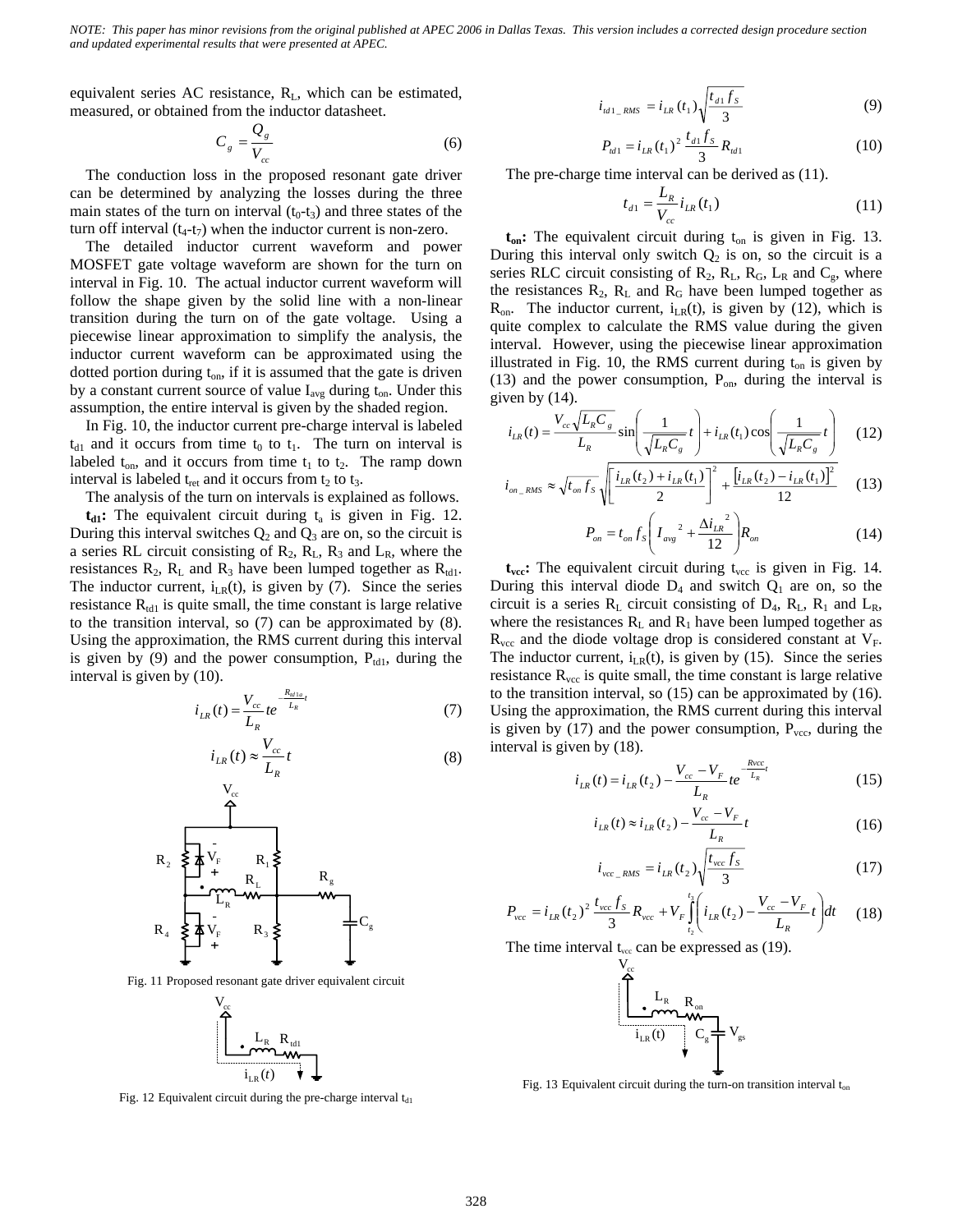$$
\left\{\begin{array}{c} \mathbf{L}_{\mathrm{R}}\underset{\mathbf{V}_{\mathrm{rec}}}{\mathbf{L}_{\mathrm{R}}}\mathbf{R}_{\mathrm{vec}} \\ \mathbf{L}_{\mathrm{R}}\underset{\mathbf{V}_{\mathrm{F}}}{\mathbf{L}_{\mathrm{R}}}\left| \mathbf{I}_{\mathrm{LR}}\left(t\right)\right. \end{array}\right.
$$

Fig. 14 Equivalent circuit during the ramp down interval  $t_{\text{vec}}$ 

$$
t_{\text{vec}} = \frac{L_R}{V_{cc} + V_F} i_{LR}(t_2)
$$
 (19)

During turn off, the three states of operation have the same loss as the turn on states previously analyzed with the small exception that during the gate discharge interval  $(t<sub>5</sub>-t<sub>6</sub>)$ , the discharge path is through the n-channel MOSFET  $Q_4$  instead of the p-channel MOSFET  $Q_2$ . To simplify the analysis, it can be assumed that the turn on and turn off states of operation are identical. Therefore, under this assumption, the total conduction loss in the proposed resonant gate drive circuit is two times the sum of  $P_{td1}$  plus  $P_{on}$  plus  $P_{vec}$  as given by (20).

$$
P_{cond} = 2(P_{d1} + P_{on} + P_{vec})
$$
 (20)

*B. Gate Loss* 

The gate loss in  $Q_1$ - $Q_4$  is given by (21).

$$
P_{Q1-Q4\,gate} = (Q_{g1} + Q_{g2} + Q_{g3} + Q_{g4})V_{cc}f_s \tag{21}
$$

*C. CV2 Output Loss* 

The  $CV^2$  output loss in  $Q_2$  and  $Q_4$  at turn on, is given by (22) where  $C_{oss2}$  and  $C_{oss4}$  represent the output capacitance values for  $Q_2$  and  $Q_4$  obtained from the MOSFET data sheets.

$$
P_{out} = (C_{oss2} + C_{oss4})V_{cc}^{2} f_s
$$
 (22)

*D. Turn Off Loss* 

 $Q_2$  and  $Q_4$  turn off at the peak inductor current,  $i_{LR}(t_2)$ . The turn off loss in  $Q_2$  and  $Q_4$  is given by (23) where the fall times,  $t_{f2}$  and  $t_{f4}$  are obtained from the MOSFET data sheets.

$$
P_{\text{off}} = \frac{1}{2} V_{\text{cc}} i_{LR} (t_2) (t_{f2} + t_{f1}) f_s \tag{23}
$$

#### *E. Core Loss*

The core loss can be obtained by standard core loss estimation methods. If the inductor is designed such that core loss equals copper loss, the core loss can be included in the conduction loss estimate by doubling  $R_L$ . For certain applications, with a small resonant inductance, it is also possible to use an air core inductor with zero core loss.

*F. Logic Loss* 

The loss in the logic circuit should be negligible in comparison to the other components, so it can be neglected.

#### VI. DESIGN EXAMPLE

A loss analysis of the proposed driver was conducted using the parameters in Table 1. The results were compared to the estimated loss in a conventional driver with 1.54 times the  $CV<sup>2</sup>$  loss as calculated in section I. The results are given in Fig. 15 for 5V drive (left bars) and 12V drive (right bars). For the 12V drive configuration, it was assumed that n-channel devices were used for  $Q_1$  and  $Q_2$  and that a level shift circuit is used to shift the logic level control signals for  $Q_1$  and  $Q_2$ .

**Table 1 Loss Analysis Parameters and Components** 

|                        | Table 1 - Eoss Analysis I arameters and Components |                |                |  |  |  |  |
|------------------------|----------------------------------------------------|----------------|----------------|--|--|--|--|
| $V_{cc}$ [V]           | 5                                                  | 12             |                |  |  |  |  |
| $f_s$ [MHz]            | $\mathbf{1}$                                       |                |                |  |  |  |  |
| $t_{on}$ [ns]          | 50                                                 | 100            |                |  |  |  |  |
| $L_R$ [nH]             | 185                                                | 800            |                |  |  |  |  |
| $R_L$ [m $\Omega$ ]    | 25                                                 | 75             |                |  |  |  |  |
| Part#                  | <b>MBR0520L</b>                                    |                |                |  |  |  |  |
| Parameter              | D <sub>2</sub> , D <sub>4</sub>                    |                |                |  |  |  |  |
| $V_F$ [V]              | 0.385                                              |                |                |  |  |  |  |
|                        | $Vcc=5V$<br>$Vcc=12V$                              |                |                |  |  |  |  |
| Part#                  | <b>IRF6618</b>                                     |                |                |  |  |  |  |
| Parameter              | Q                                                  |                |                |  |  |  |  |
| $V_{ds}$ [V]           | 10                                                 | 10             |                |  |  |  |  |
| $V_{gs}$ [V]           | 5                                                  |                | 12             |  |  |  |  |
| $Q_g$ [nC]             | 45                                                 |                | 100            |  |  |  |  |
| $C_{\varrho}$ [nF]     | 9                                                  | 8.3            |                |  |  |  |  |
| $R_e$ [m $\Omega$ ]    | 1000                                               | 1000           |                |  |  |  |  |
| $V_{cc}$ [V]           | 5<br>12                                            |                |                |  |  |  |  |
| Part #                 | <b>FDN342P</b>                                     |                | <b>FDN335N</b> |  |  |  |  |
| Parameter              | Q1,Q2                                              | Q3,Q4          | Q1, Q2, Q3, Q4 |  |  |  |  |
| $V_{ds}$ [V]           | 5                                                  | 5              | 12             |  |  |  |  |
| $V_{gs}$ [V]           | $\overline{5}$                                     | $\overline{5}$ | 5              |  |  |  |  |
| $Q_{g}$ [nC]           | 6.5                                                | 3.25           | 3.6            |  |  |  |  |
| $C_g$ [nF]             | 1.30                                               | 0.65           | 0.72           |  |  |  |  |
| $R_{ds}$ [m $\Omega$ ] | 60                                                 | 50             | 50             |  |  |  |  |
| $C_{\rm oss}$ [pF]     | 225                                                | 100            | 75             |  |  |  |  |
| $t_f$ [ns]             | 5                                                  | 1.5            | 3.5            |  |  |  |  |

For the 5V drive case, approximately 30% of the gate driver energy is recovered in comparison to the conventional driver. For the 12V case, approximately 70% of the gate driver energy is recovered in comparison to the conventional driver.

The largest loss component is due to the power MOSFET parasitic gate resistance,  $R<sub>g</sub>$ . Curves of loss recovery as a function of  $R<sub>g</sub>$  are given in Fig. 16 in order to demonstrate the potential benefits of using MOSFETS with lower  $R_{g}$ .

In order to demonstrate the tradeoff between speed and energy recovery, an analysis was conducted using the design procedure and component parameters in Table 1.



Fig. 15 Calculated gate drive loss breakdown (Vcc=5V left bar, Vcc=12V right bar; conventional driver far right bars)



Fig. 16 Energy recovery as a function of  $R<sub>g</sub>$  in comparison to a conventional gate driver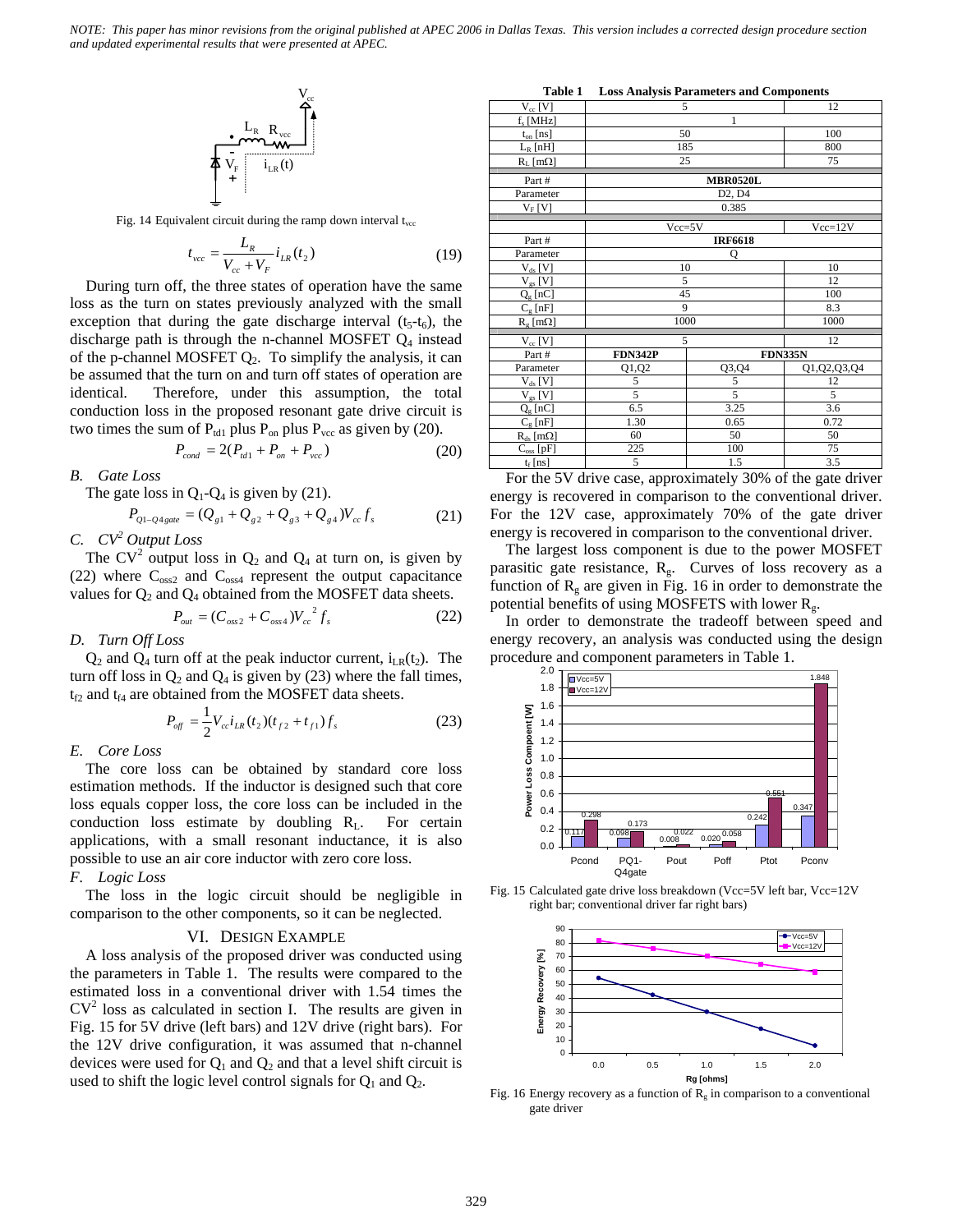

Fig. 17 Energy recovery as a function of  $t_{on}$  (speed)

#### VII. SIMULATION AND EXPERIMENTAL RESULTS

SIMetrix 5.1, was used to simulate the proposed resonant gate driver with a Boost converter using the parameters given in Table 2. Spice models were used for all components. The resonant driver was compared to a conventional driver consisting of one complementary pair MOSFET Si3585DV with external current limiting resistor.

| Parameter            | <b>Boost</b>    | <b>Parameter</b>          | <b>Resonant</b><br><b>Driver</b>   | <b>Parameter</b> | <b>Conventional</b><br><b>Driver</b> |
|----------------------|-----------------|---------------------------|------------------------------------|------------------|--------------------------------------|
| Vin                  | 5V              | $\mathbf{V}_{\text{cc}}$  | 12V                                | $Q_N, Q_P$       | Si3585DV                             |
| Vo                   | 10 <sub>V</sub> | $t_{on}$                  | 100ns                              | $R_{ext}$        | $6\Omega$                            |
| $\mathbf{f}_s$       | 1MHz            | $L_R$                     | 800nH                              | Ipk              | 2A                                   |
| <b>Rload</b>         | $1\Omega$       | $Q_1$ - $Q_4$             | <b>FDN335N</b>                     |                  |                                      |
| $\mathbf{I}_{\rm L}$ | 20A             | $D_2, D_4$                | <b>MBR0520L</b>                    |                  |                                      |
| L                    | 470nH           | $\mathbf{R}_{\mathrm{L}}$ | $75 \text{m}\Omega$                |                  |                                      |
| C                    | 50uF            | <b>Pre-drivers</b>        | <b>MMBT3904</b><br><b>MMBT3906</b> |                  |                                      |
| Q                    | IRF6618         | V <sub>dd</sub> logic     | 5V                                 |                  |                                      |
| D                    | 10TO045         | $t_{d1}$                  | 40ns                               |                  |                                      |
|                      |                 | $t_{d2}$                  | 140ns                              |                  |                                      |

**Table 2 Boost Converter Simulation Parameters** 

The waveforms for the proposed driver are illustrated in Fig. 18. It is clear that since the line current,  $I_{\text{vec}}$  goes negative, therefore gate energy is saved. The proposed driver recovered 68% of the gate energy in comparison to the conventional driver. This is close the 70% calculated in the design example.

More impressive than the gate energy recovery was the switching loss savings. The total conduction and switching loss power dissipated in Q in the conventional driver was 4.715W, however with the resonant driver, only 2.658W were dissipated. Both drivers achieved a turn on rise time of approximately 30ns, however the resonant driver achieved a turn off fall time of only 15ns in comparison to 38ns for the conventional driver. It is clear that potential switching loss savings using the proposed driver is very significant.

A prototype of the proposed driver has been built using discrete components. The gating signals for the four control switches are illustrated in Fig. 19.

## VIII. CONCLUSIONS

A new resonant gate drive circuit has been proposed that can recover power MOSFET gate energy and reduce switching loss. The current in the resonant inductance is discontinuous to minimize conduction loss. This also allows the driver to operate effectively over a wide range of duty cycles with constant peak current – a significant advantage for many applications since turn on and turn off times do not vary with the operating point. The driver provides superior performance in comparison to conventional drivers and solves

the problems of existing resonant gate drivers.

A simple design procedure has been included in order to determine the optimum inductor value and delay times. A loss analysis and design example have also been presented in addition to simulation and experimental results. It was demonstrated that the proposed driver reduced the switch loss in a 1MHz Boost converter by 43%.

Boost converter experimental results are illustrated for 5V gate drive in Fig. 20 and 12V gate drive in Fig. 21. The switching frequency of the Boost was 1MHz and two IRF6618 MOSFETs were used in parallel. The Boost diode was 10TQ035. The results were compared to the UCC37322 conventional gate driver. At 5V a 4% efficiency improvement was achieved with the resonant driver at full load. At 12V a 6.5% efficiency improvement was achieved at full load.



Fig. 18 Simulation results for the proposed driver at 1MHz switching frequency (top: line current from  $V_{CC}$ , second:  $Q_1 \& Q_3$  gate signals, third:  $Q_2$  &  $Q_4$  gate signals, fourth: L<sub>R</sub> current, bottom: power MOSFET gate voltage)



Fig. 19 Control switch gating waveforms (top: Q1, second: Q2, third: Q3, bottom: Q4, X axis: 200ns/div, Y axis: 5V/div)